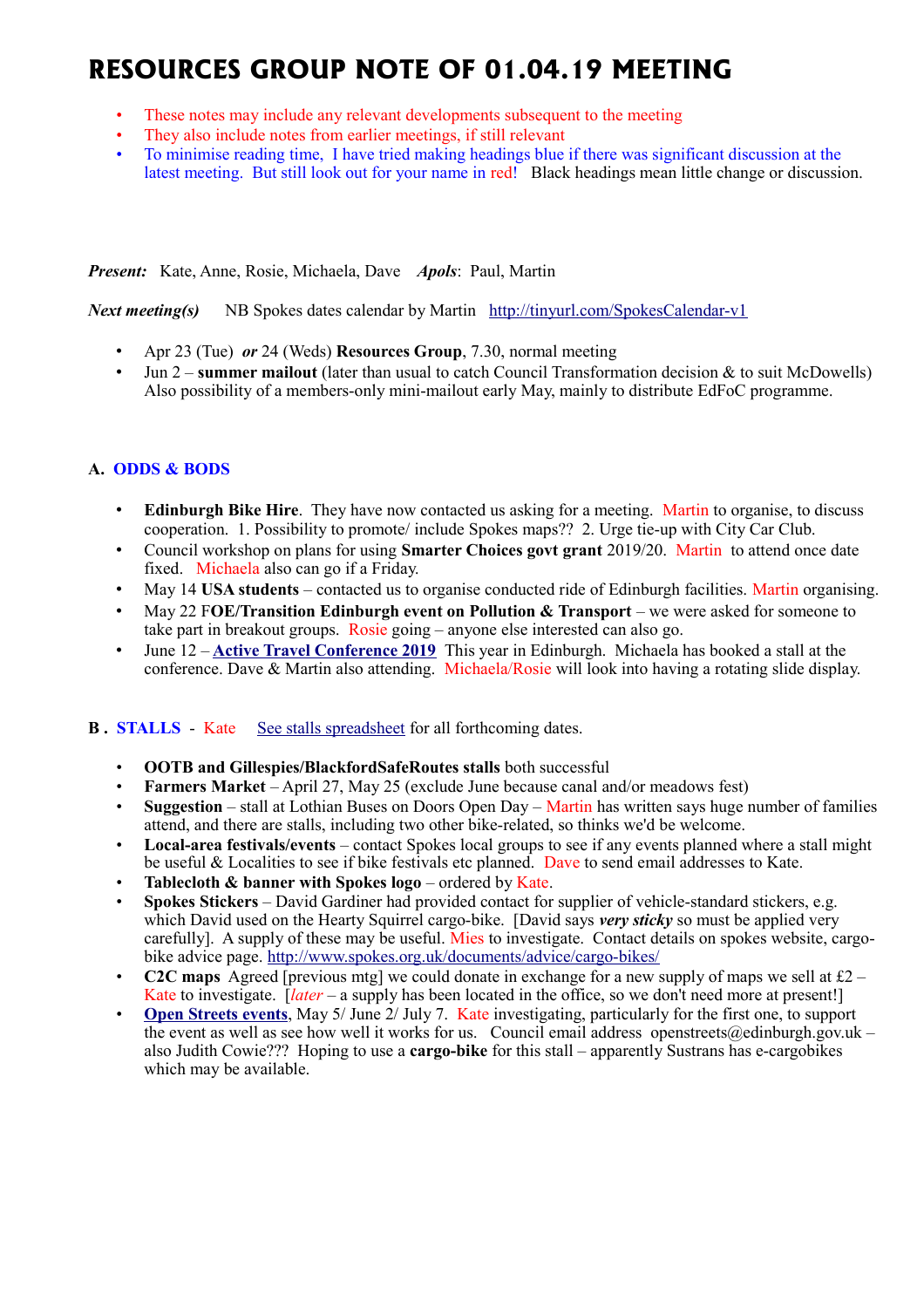## **C. OFFICE MATTERS** – Anne

- **Keys** Dave to ask Sandy if could hand over his for Martin, as we think not currently used.
- **Factsheets**
	- **Workplace Cycling** Low on stocks. David to update its date and any other changes needed, then Dave to arrange printing.
	- **Tenements**  high priority as high demand at stalls. David Gardiner doing artwork Dave will circulate  $2<sup>nd</sup>$  draft once received. Also possible meeting to discuss, also inviting David + Goff.
	- **Family cycling** less urgent, so postpone till after tenements. May combine the 2 family factsheets.
	- **School bike bus** following the success of Blackford/JGPS bike bus, their organiser Ewen is to prepare online materials on how to do it. We may develop a leaflet/flyer summarising and referencing his materials, to have available at stalls. Michaela is contact with Ewen.
- **40th anniversary group photo** Dave has made numbered chart and corresponding numbered photo, to be mounted in a second frame next to Bryce main photo. The chart and numbered photo are both A4 width in landscape. Anne to investigate framing (and/or ask Judy). Dave to tweak the chart layout slightly before it is printed, and send it and other previous info to Anne. A framer recommended by Leo (Dave's son) for reasonable price and good quality is [www.edinburgharts.com](http://www.edinburgharts.com/) but Anne may have other framer knowledge.

## **D. SPOKES PUBLIC MEETINGS** [twitter hashtag #SpokesMtg] Organiser Martin.

- **2019** Weds 20 Mar **Climate, Transport, Cycling** very successful, over 100. Dave did [Website report.](http://www.spokes.org.uk/2019/03/spokesmtg-climate-transport-cycling/)
- **June 14 (Fri)** [during EdFoC] **City Centre Transformation** the report of detailed concrete Transformation proposals will go to May Transport Cttee, so this is an ideal time to discuss and influence the outcome. Main speaker **Daisy** agreed. [*Later*] Martin to contact Cllr Chas Booth to give *politician response* and we will also have a speaker to give either *Spokes response* [from Planning Group] or *Cyclist response* [possibly Henry Whaley or Andy Arthur].
- **Autumn meeting**
	- **New developments in cycling as city transport** (title?) *Ideas*... 1. Richard Armitage (Spokes member & head of EU Cycle Logistics Federation) – Dave to reply to his email and put him in touch with Martin. 2. Speaker from Bike Share to say how it is going and get feedback. 3. speaker from Council on their cargo-bike investigations/plans. 4. CycleHoop, Edinburg bike storage contractor.
- **Future ideas**
	- **Cycling Champion role** Manchester, Chris Boardman? Martin contacted, but no luck, too busy, though he hopes to come to Scotland some time.
	- **Local action** invite local spokes groups and individuals [e.g as in [Spokes 133,](http://www.spokes.org.uk/wp-content/uploads/2019/02/pall-at-95.pdf) page 7].
	- **Cycling & Health** (NB we had this topic in June 2016). New developments 1. Adrian Davis, new professor of transport & health at Napier (first in the world?) 2. Faculty of Public Health launches Scottish initiative on transport, with Transform Scotland.
- **Public Meeting organiser** Martin would like an understudy. Dave to put in next member circular.

## **E. OTHER SPOKES EVENTS**

- **EdFoC, June 6-16** … 3 Spokes events as below
	- Agreed to sponsor EdFoC as in last few years £500, in exchange for recognition in the programme and 900 copies of the programme for May mailout (but see Next Meetings on page 1).
	- *Insurance* Events should also be registered for National Bike Week, which then provides free public liability insurance. Here --[>www.cyclinguk.org/bikeweek/organise-event](http://www.cyclinguk.org/bikeweek/organise-event)
	- $1$  public meeting Martin see above
	- 2 Bike Breakfast Kate date changed from  $12<sup>th</sup>$  to  $11<sup>th</sup>$ , pending Judith Cowie confirm
	- 3 Family Cycle Ride Michaela & Martin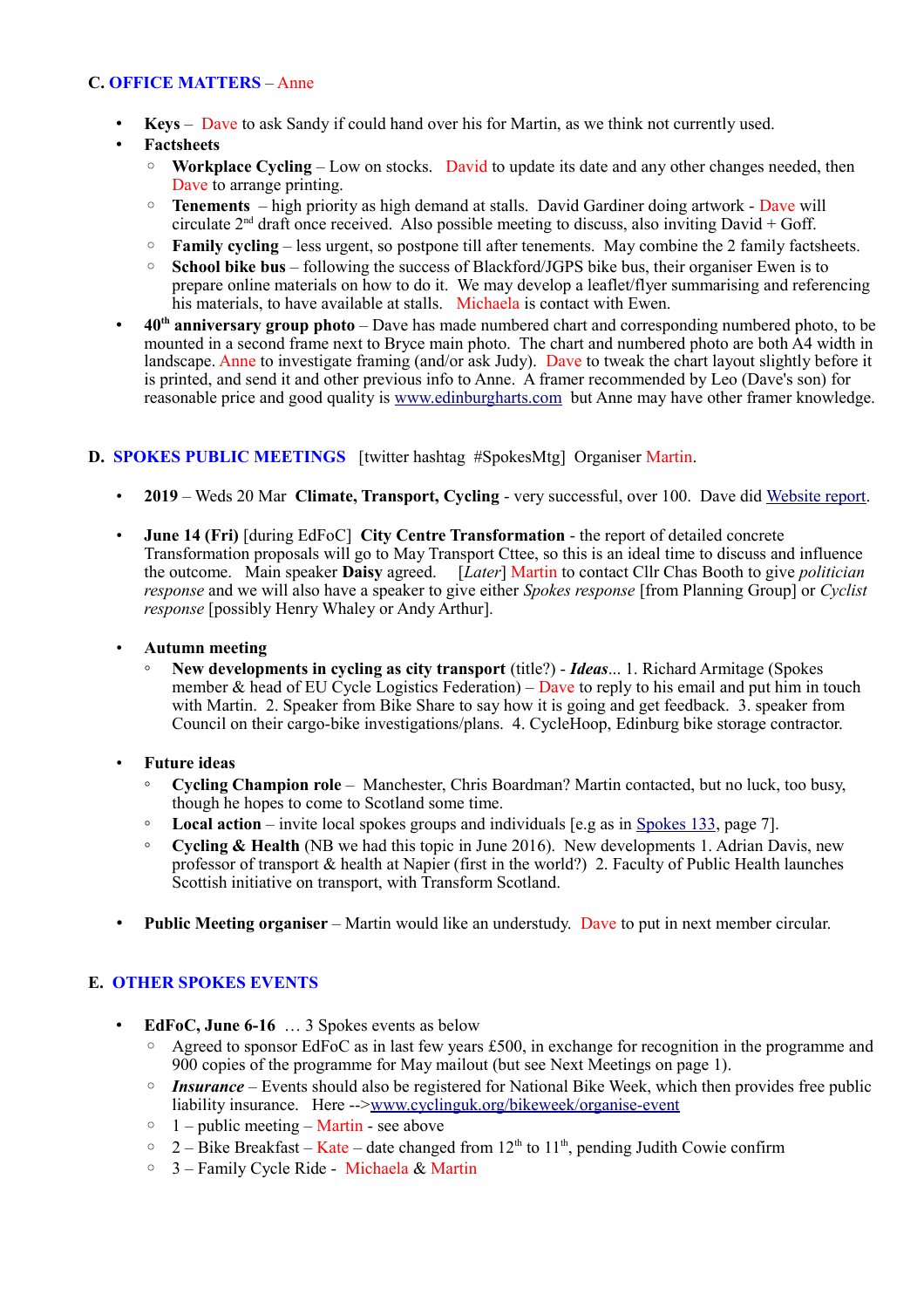# **F. CARGO-BIKE PROJECT -** [Spreadsheet](https://drive.google.com/drive/folders/1BuWIrWRXwrDyFuw-nDA8n9ms37oAeKwH)

- Rosie has set up the above spreadsheet and will do basic follow-up/reminders to bodies receiving grants or applying, and ensure grantees follow the rules, e.g. photo(s), logo on bike and brief report.
- Conditions for our grants - [www.spokes.org.uk/documents/papers-documents/cargo-bikes.](http://www.spokes.org.uk/documents/papers-documents/cargo-bikes)
- Food-sharing coop cargo bike report received, now on website
- Andrew Thin trust  $£5000$  donation to expand cargo bike project. Agreed to up our community groups grant and also try a discount for families purchasing a cargo bike. Dave to discuss details with Paul (who suggested the latter idea and is treasurer). Then will publicise revised system once operational.

## **G. OTHER FINANCE ISSUES**

- **Spokes cash surplus, possible uses** (noting that we do not have to use it unless genuinely a worthwhile use of the *cash* and does not require *time* which would be more valuable in other/ existing uses)...
	- **Cargo-bike policy** increase grant (but see F above)
	- **Maps** (H below) a central element of Spokes, but Tim (and David L??) now retired. Should we put more cash in, perhaps to support a coordinator, in addition to the usual costs of artwork/printing?
	- **Other groups** contact other voluntary groups such as Bikes for Refugees or Bike Stn, to see if they have ideas which are on hold due to lack of cash, and which we feel worth supporting
	- **Communications/publicity** developments
	- **Supermarkets** (L below) offer a small sum towards a pilot bike parking project
	- **Website redesign** Martin fixing meeting with Stuart Threlfall (deals with our website hosting) then Martin/Rosie prepare draft proposal for Resources Group. Needs to be easily maintainable by Spokes and preserve existing material and links (many documents link to the site, as does Ed Council).

### **H. SPOKES LOCAL GROUPS**

• **Spokes Local Groups** Spokes Porty & South Ed Safe Cycling both happy with our groups document, so will count as spokes groups. Both have also sent minutes of recent meetings.

#### **J. SPOKES MAPS**

- **Map Group** Risk of maps group stagnating, with Tim (& David L?) retiring. Dave outlined dilemma in Spokesworker, emailed to all members – 3 volunteers, Dave arranging meeting.
- **Maps status**
	- **Edinburgh** (2016) Future big problems about what base map to use. Joe said Ed Uni social history map (MESH) may be an option – Joe contacted David Langworth of maps group. Also, former spokes member Nick McWilliam, OpenStreets specialist, keen to discuss if that can be used as base.
	- **Midlothian** (2015) Now our oldest map, and only map on traditional paper. Roughly 300 copies left – enough for 2019?
	- **W Lothian** (2018) stocks ok
	- **E Lothian** ( 210 ) stocks ok
	- **Glasgow 3rd edition** (2016) developed by Spokes & Go-Bike, 12500 copies paid for by council, free (on ordinary paper) from Glasgow Council, but now exhausted. Mies spoke to Glasgow Transport convenor, Cllr Anna Richardson, who would like new edition. Ian says map side is held by XYZ who could easily update it, and David the front. Ian to draw up draft letter to Cllr Richardson suggesting meeting with her, David and anyone else relevant (+ someone from GoBike, Ian suggests Andy Preece)
- **Attacat** computing company volunteers offered to set up 'professional' map-sales site; free to us for first year then we have to pay software license £30 per month. Would do sales to shops/bulk as well as individuals. [Note that online map sales to individuals already available via EBC  $\&$  Sustrans – links on Spokes maps page – but we don't pro-actively market bulk sales to businesses or even to bike shops]. Rosie has sent holding reply – may be used if/when we are guaranteed to be producing new maps.
- **Shops sales initiative** Paul had suggested we write to all bike shops not stocking it, with free sample map and order form. Maps group had agreed. Also Dave had asked our mailout delivery volunteers to ask at shops when dropping in the envelopes  $-2$  or 3 shops stocked as a result of this.
- **Surplus old maps** Surplus in **map store** now largely distributed. Surplus in **office** Dave to contact schools via council contacts (each council) and/or tweeting.
- **Maps history**. Now have archive copies at least one of all Edinburgh and Lothians maps. Martin scanned all covers. Ian and Tim producing documents on map history, Dave to add pictures then go to website.